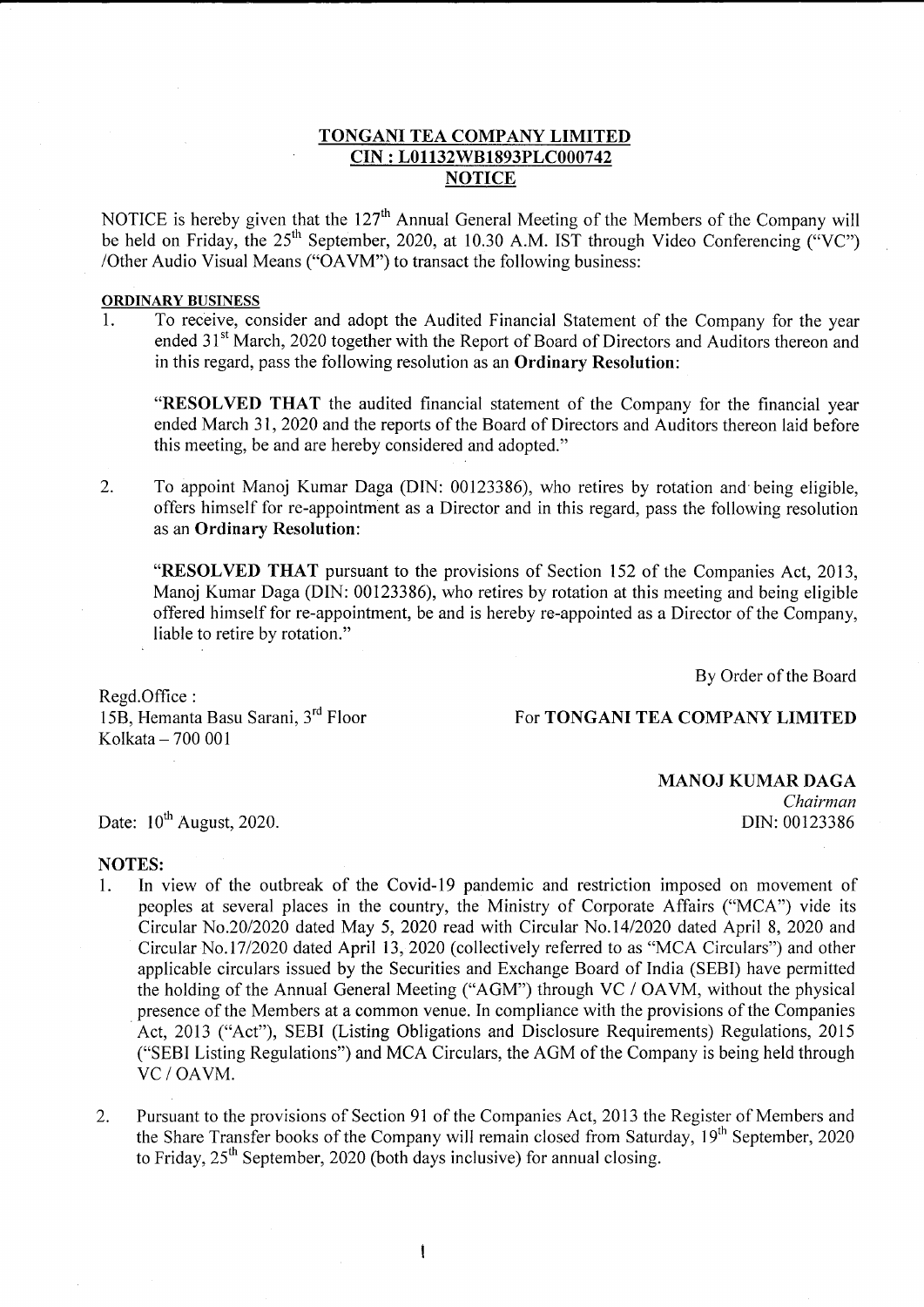- 3. Since the physical attendance of Members has been dispensed with, the facility for appointment of proxies by the members will not be available for this AGM and hence the Attendance Slip, Route Map and Proxy Form are not annexed to this notice.
- 4. The Company will conduct the AGM through VC/OAVM from its Registered Office i,e <sup>158</sup> Hemanta Basu Sarani 3<sup>rd</sup> Floor.Kolkata-700001.Which shall be deemed to be venue of the meeting.
- 5. Corporate members intending to authorize their representative(s) to attend the Meeting are requested to send a scanned copy of the board resolution (pdf/jpeg format) authorizing their representative to attend and vote on their behalf at the Meeting. The said Board Resolution/Authorization shall be sent to the Company by email through its registered email address to investorcare@tonganitea.com
- 6. The Company is providing facility for voting by electronic means (e-voting) through an electronic voting system which will include remote e-voting as prescribed by the Companies (Management and Administration) Rules,
- 7. Members are requested to note that under section 124 of Companies Act, 2013 read with Investor Education and Protection Fund Authority (Accounting, Audit, Transfer and Refund) Rules, 2016 (IEPF Rules) the amount of dividend if any unpaid or unclaimed for a period of 7 (seven) years from the due date is required to be transferred to Investor Education and Protection Fund (IEPF) constituted by the Central Government of India. Further, all shares in respect of which dividend remain unclaimed for 7 consecutive years or more, are also required to be transferred to the IEPF.

The Company had accordingly transferred final dividend pertaining to the Financial Year 2011-12 to the IEPF within the stipulated time period. The unclaimed final dividend in respect of financial year 2012-13 is due for transfer to the IEPF in October, 2020. Further, no claim shall lie against the Company in respect of any amount of unpaid dividend transferred to IEPF after completion of seven years.

Members who have neither received nor encashed their dividend warrant(s) for the financial year 2012-13 or subsequent years, are requested to write to the Company, mentioning the relevant fotio number or DP ID and Client ID, for issuance of duplicate/revalidated dividend warrant(s).

- 8. Members holding shares in physical form may intimate the Company necessary particulars for ECS credit of the dividend directly to their bank accounts wherever ECS facility is available, or, for printing of their bank account details on the dividend warrants to prevent possibilities of fraud in encashing the warrants.
- 9. Members holding shares in physical mode are requested to intimate changes in their address alongwith proof of address/bank mandate to the Registrar and Share Transfer Agents (RTA), Niche Technologies Pvt. Ltd. Members holding shares in electronic mode are requested to send the intimation for change of address / bank mandate to their respective Depository Participant.
- 10. Members who hold shares in physical form in multiple folios in identical names or joint holding in the same order of names are requested to write to the Company's RTA, enclosing their share certificates to enable the Company to consolidate their holdings into a single folio.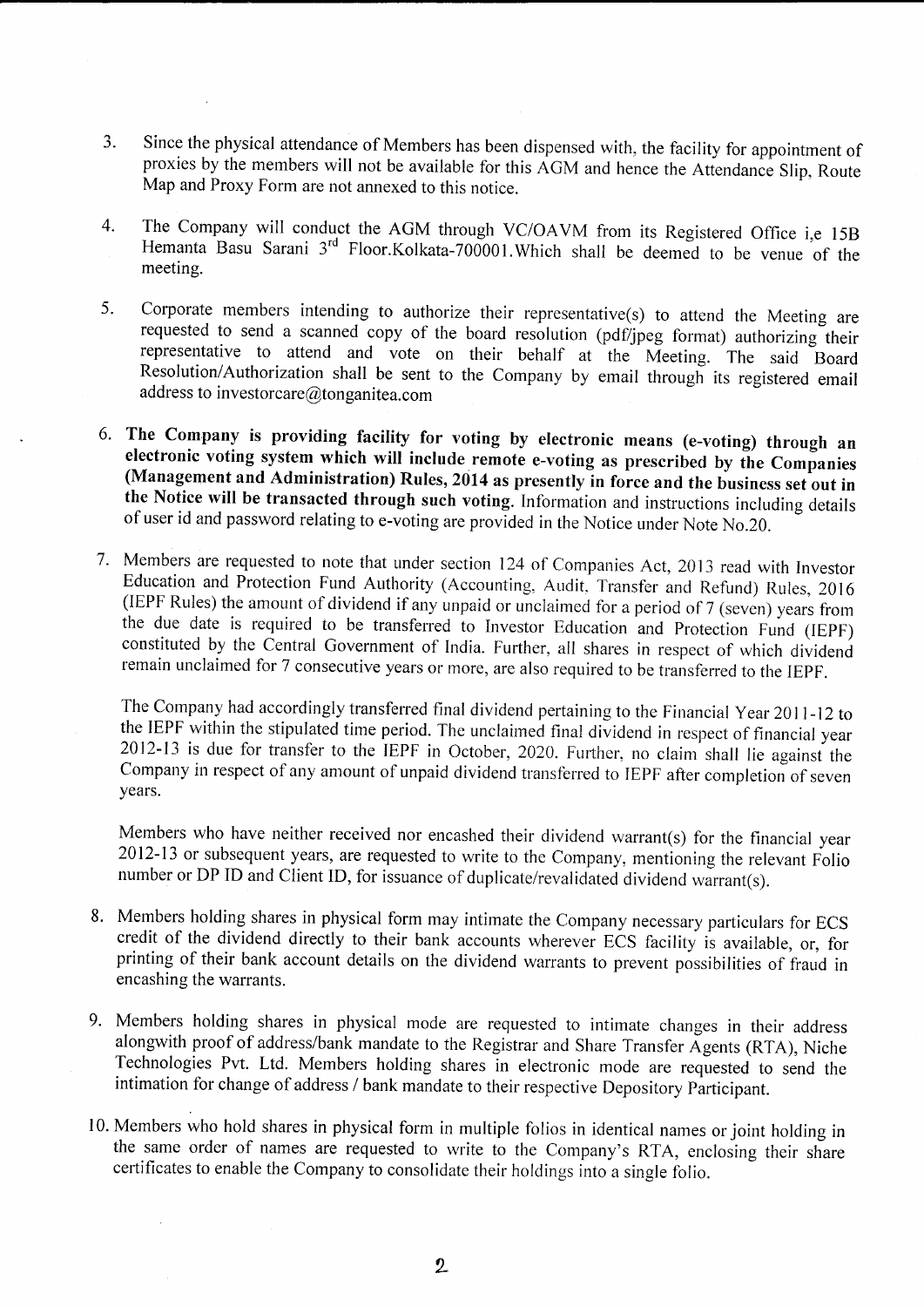- 11. Shareholders are also requested to take immediate action to demat their shares to avail easy liquidity since trading of shares of the Company are under compulsory demat mode as per the regulation of SEBI and also to prevent any loss of physical Share Certificate (if already complied with, please ignore this).
- 12.The Securities and Exchange Board of India (SEBI) has mandated the submission of Permanent Account Number (pAN) by every participant in Securities market. Members holding shares in electronic form are, therefore, requested to submit their PAN to their Depository Participants with whom they are maintaining their demat accounts. Members holding shares in physical form can submit their PAN details to the R&T Agent or to the Registered Office of the Company.
- 13. To prevent fraudulent transactions, members are advised to exercise due diligence and notify the Company of any change in address or demise of any member as soon as possible. Members are also advised not to leave their demat account(s) dormant for long. Periodic statement of holdings should be obtained from the concerned Depository Participant and holdings should be verified.
- 14. Details under Regulation 36(3) of the SEBI (Listing obligations and Disclosure Requirements) Regulations, 2015 with the Stock Exchange in respect of the Director seeking re-appointment at the Annual General Meeting, form an integral part of the notice. The Director has furnished the requisite declaration for his/her re-appointment.
- 15. Electronic copy of the Notice and Annual Report of the 127<sup>th</sup> Annual General Meeting of the Company inter alia indicating the process and manner of e-voting is being sent to all the members whose email IDs are registered with the Company/Depository Participants(s) for communication purposes.

In terms of SEBI circular No. SEBI/HO/CFD/CMD1/CIR/P/2020/79 dated May 12, 2020 Requirement of sending physical/hard copies of full annual report to shareholders has been dispensed with. The members who have not updated their email address are requested to do so immediately since the requirement of sending physical copies of annual report are dispensed with.

- 16. The Register of Directors and Key Managerial Personnel and their shareholding maintained under Section 170 of the Companies Act, 2013 and the Register of Contracts and Arrangements in which Directors are interested maintained under Section 189 of the Act and all other documents referred to in the Notice will be available for inspection in electronic mode.
- 17. Members holding shares in physical form can now avail the facility of nomination in respect of shares held by them Pursuant to section 72 of the Companies Act 2013. The prescribed Form (Form SH 13) can be obtained from the Share Department of the Company. Members desiring to avail this facility, may send their Nomination Form (in duplicate) duly filled in, to the Company or its Share Transfer Agents M/s. Niche Technologies Pvt. Ltd. of 3A, Auckland Place, 7<sup>th</sup> Floor, Room No.7A & 7B, Kolkata - 700 017 by quoting their respective Folio Numbers.
- 1g. SEBI and Ministry of corporate Affairs encourages paperless communication as a contribution to Green environment. Members holding shares in physical mode are requested to register their e-mail address to the RTA for receiving all communications including annual reports, notices, circulars etc. from the company electronically. Members who wish to register their e-mail id can download the green initiative form from the company's website www.tonganitea.com.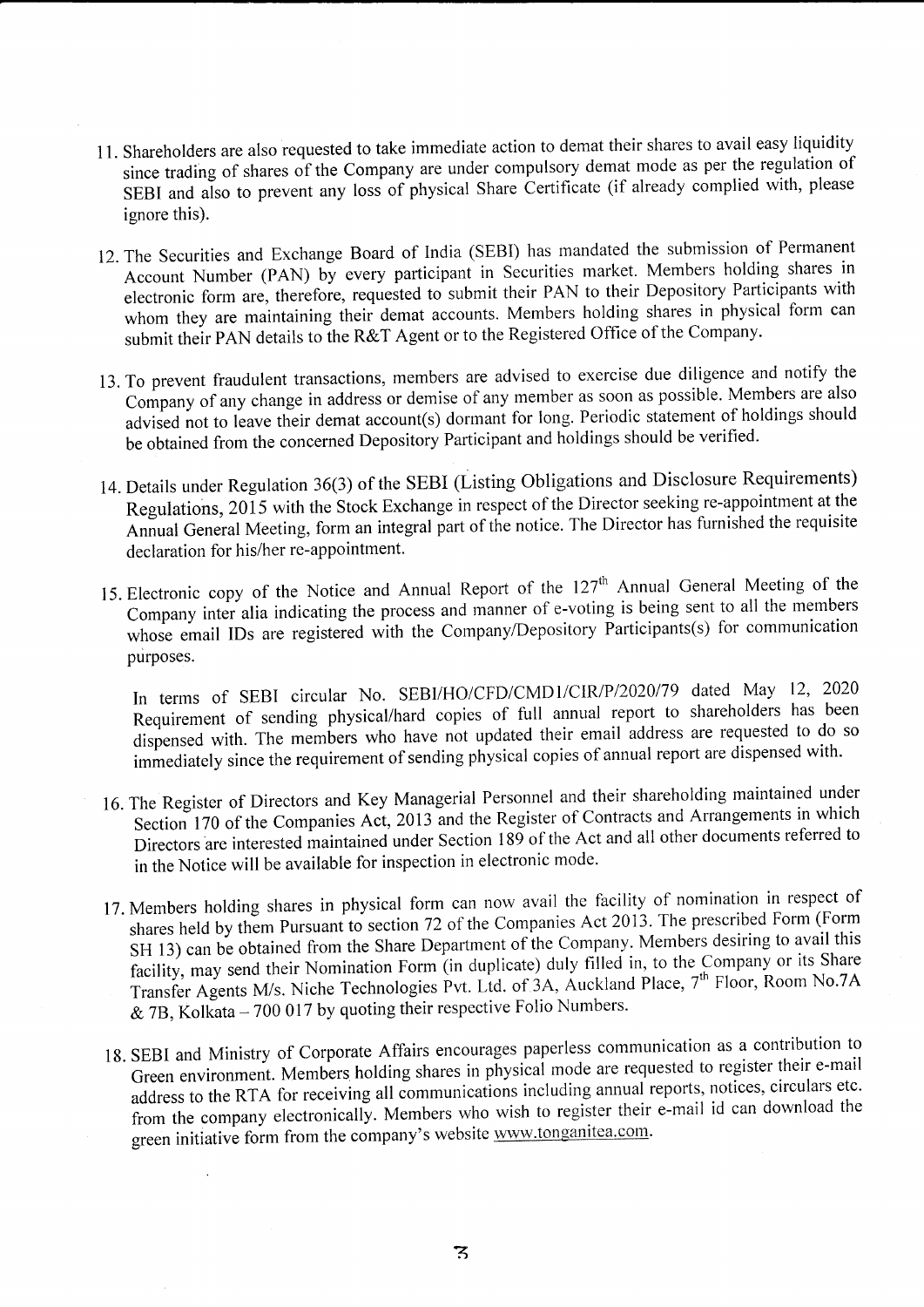19. Members may also note that the Notice of the  $127<sup>th</sup>$  Annual General Meeting and the Annual Report for 2019-20 will also be available on the Company's website www.tonganitea.com for their download. For any communication, the shareholders may also send requests to the Company's investor email id: investorcare@tonganitea.com.

## 20. PROCEDURE & INSTRUCTION FOR E-VOTING AND JOINING THE AGM THRUOGH VC/OAVM ARE AS FOLLOWS:

## A. Voting at the AGM

Remote Voting through electronic means

I. In compliance with provisions of Section 108 of the Companies Act, 2013 and Rule 20 of the Companies (Management and Administration) Rules,2014, as amended by the Companies (Management and Administration) Rules, 2015 and Regulation 44 of the SEBI (Listing Obligations and Disclosure Requirements), Regulations, 2015, the Company is pleased to provide members facility to exercise their right to vote at the Annual General Meeting (AGM) by electronic means and the business may be transacted through remote e-Voting ('remote e-voting'), Services provided by Central Depository Services (India) Limited (cDSL):

## The instructions for shareholders voting electronically are as under:

- (i) The voting period begins on  $22<sup>nd</sup>$  September, 2020 (9:00 am) and ends on  $24<sup>th</sup>$  September, 2020 (5:00 pm). During this period shareholders' of the Company, holding shares either in physical form or in dematerialized form, as on the cut-off date of  $18<sup>th</sup>$  September, 2020, may cast their vote ' electronically. The e-voting module shall be disabled by CDSL for voting thereafter.
- (ii) The shareholders should log on to the e-voting website www.evotingindia.com during the voting period
- (iii) Click on "Shareholders" tab.
- (iv) Now Enter your User ID
	- a. For CDSL: l6 digits beneficiary ID,
	- b. For NSDL: 8 Character DP ID followed by 8 Digits Client ID,
	- c. Members holding shares in Physical Form should enter Folio Number registered with the Company.
- (v) Next enter the Image Verification as displayed and Click on Login.
- (vi) If you are holding shares in demat form and had logged on to www.evotingindia.com and voted on an earlier voting of any company, then your existing password is to be used.
- (vii) If you are a first time user follow the steps given below:

|            | For Members holding shares in Demat Form and Physical Form                                                                                                                                                                                                                                                                                                                                                                                                                                                                                                                                                                                                         |
|------------|--------------------------------------------------------------------------------------------------------------------------------------------------------------------------------------------------------------------------------------------------------------------------------------------------------------------------------------------------------------------------------------------------------------------------------------------------------------------------------------------------------------------------------------------------------------------------------------------------------------------------------------------------------------------|
| <b>PAN</b> | Enter your 10 digit alpha-numeric *PAN issued by Income Tax Department<br>(Applicable for both demat shareholders as well as physical shareholders)<br>Members who have not updated their PAN with<br>the<br>$\bullet$<br>Company/Depository Participant are requested to use the first two letters<br>of their name and the 8 digits of the sequence number in the PAN field.<br>• In case the sequence number is less than 8 digits enter the applicable<br>number of 0's before the number after the first two characters of the<br>name in CAPITAL letters. Eg. If your name is Ramesh Kumar with<br>sequence number 1 then enter RA00000001 in the PAN field. |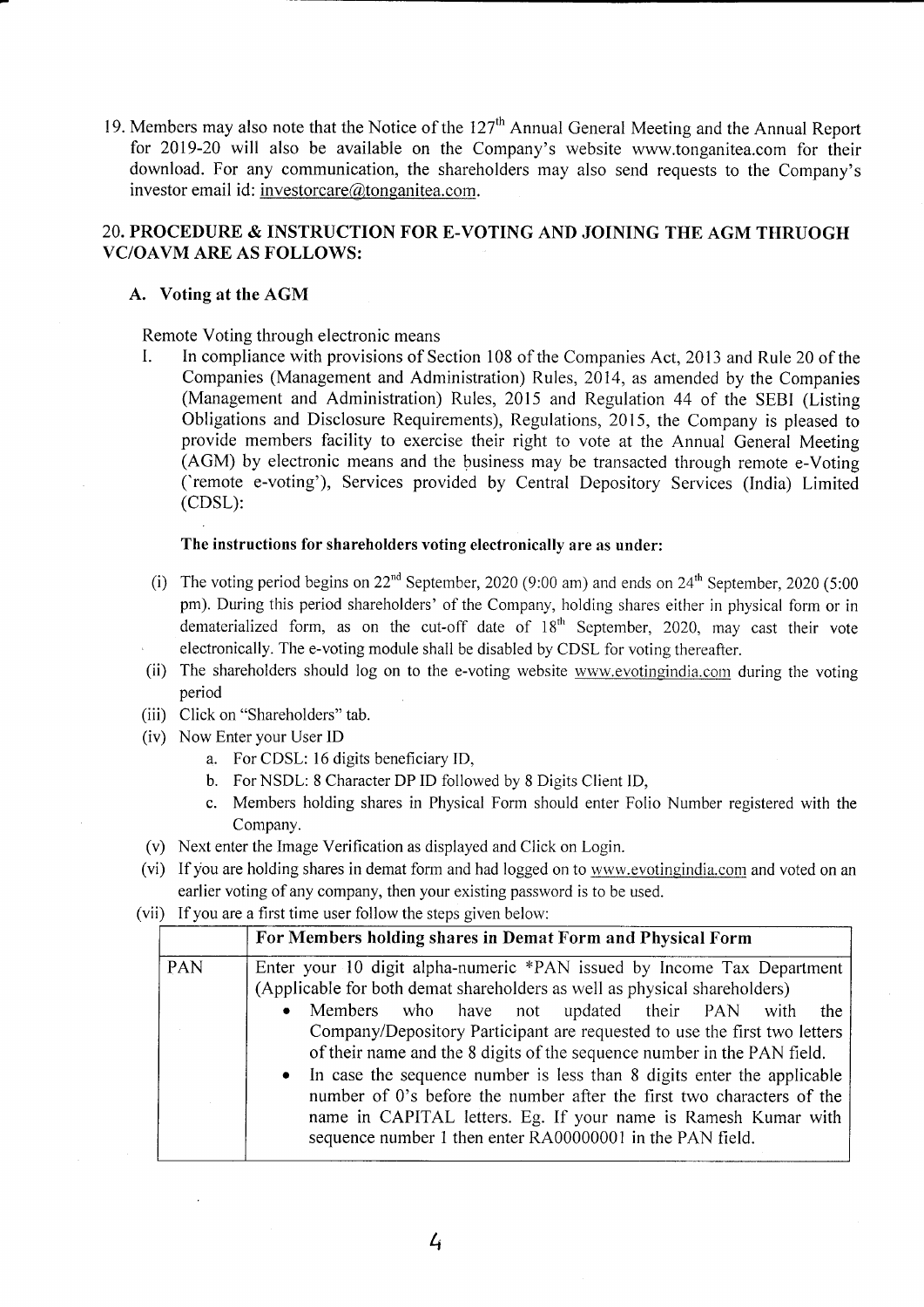| <b>DOB</b>                  | Enter the Date of Birth as recorded in your demat account or in the company<br>records for the said demat account or folio in dd/mm/yyyy format.                                                                                                                                                                                                                                                 |
|-----------------------------|--------------------------------------------------------------------------------------------------------------------------------------------------------------------------------------------------------------------------------------------------------------------------------------------------------------------------------------------------------------------------------------------------|
| Dividend<br>Bank<br>Details | Enter the Dividend Bank Details as recorded in your demat account or in the<br>company records for the said demat account or folio.<br>• Please enter the DOB or Dividend Bank Details in order to login. If the<br>details are not recorded with the depository or company please enter the<br>member id / folio number in the Dividend Bank details field as<br>mentioned in instruction (iv). |

(viii) After entering these details appropriately, click on "SUBMIT" tab.

- $(ix)$ Members holding shares in physical form will then directly reach the Company selection screen. However, members holding shares in demat form will now reach 'Password Creation' menu wherein they are required to mandatorily enter their login password in the new password field. Kindly note that this password is to be also used by the demat holders for voting for resolutions of any other company on which they are eligible to vote, provided that company opts for e-voting through CDSL platform. It is strongly recommended not to share your password with any other person and take utmost care to keep your password confidential.
- (x) For Members holding shares in physical form, the details can be used only for e-voting on the resolutions contained in this Notice.
- (xi) Click on the EVSN for the relevant <Company Name> i.e.Tongani Tea Company Limited on which you choose to vote.
- (xii) On the voting page, you will see "RESOLUTION DESCRIPTION" and against the same the option "YES/NO" for voting. Select the option YES or NO as desired. The option YES implies that you assent to the Resolution and option NO implies that you dissent to the Resolution.
- Click on the "RESOLUTIONS FILE LINK" if you wish to view the entire Resolution details. (xiii)
- After selecting the resolution you have decided to vote on, click on "SUBMIT"' A confirmation box will be displayed. if you wish to confirm your vote, click on "OK", else to change your vote, click on "CANCEL" and accordingly modify your vote. (xiv)
- Once you "CONFIRM" your vote on the resolution, you will not be allowed to modify your vote. (xv)
- You can also take out print of the voting done by you by clicking on "click here to print" option on the Voting page. (xvi)
- If Demat account holder has forgotten the same password then Enter the User lD and the image verification code and click on Forgot Password & enter the details as prompted by the system. (xvii)

(xviii) Note for Institutional Shareholders :

- . Institutional shareholders (i.e. other than Individuals, HUF, NRI etc.) are required to log on to https://www.evotingindia.com and register themselves as Corporates.
- A scanned copy of the Registration Form bearing the stamp and sign of the entity should be emailed to helpdesk. evoting  $Q$ cdslindia. com.
- After receiving the login details a compliance user should be created using the admin login and password. The Compliance user would be able to link the account(s) for which they wish to vote on.
- . The list of accounts should be mailed to helpdesk.evoting@cdslindia.com and on approval of the accounts they would be able to cast their vote.
- . A scanned copy of the Board Resolution and Power of Attorney (POA) which they have issued in favour of the Custodian, if any, should be uploaded in PDF format in the system for the scrutinizer to verify the same.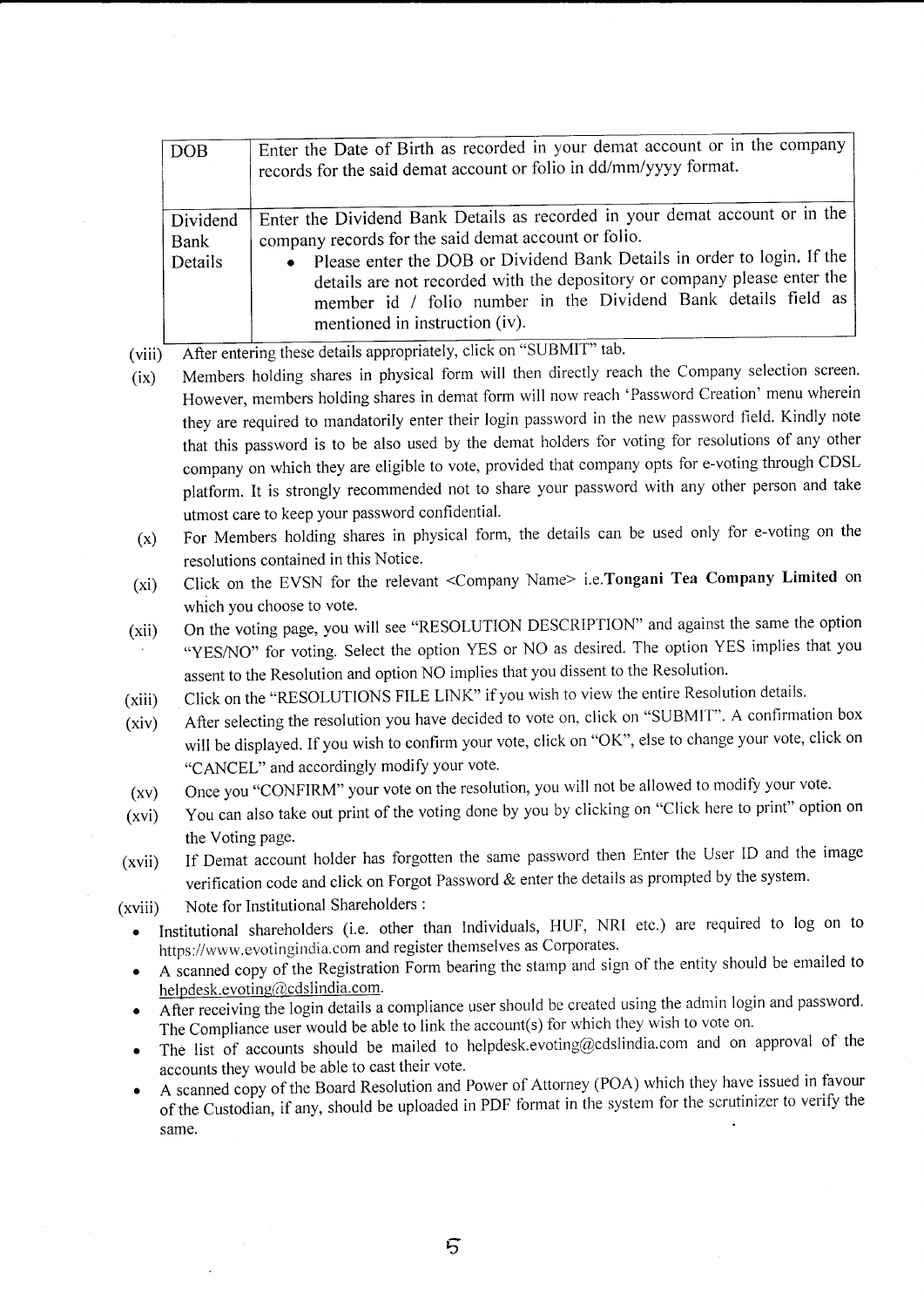- (xix) In case you have any queries or issues regarding e-voting, you may refer the Frequently Asked Questions ("FAQs") and e-voting manual available at www.evotingindia.com under help section or write an email to helpdesk.evoting@cdslindia.com or contact them at 18002005533.
- (xx) Shareholders can also cast their vote using CDSL's mobile app m-voting available for android based mobiles. The m-Voting app can be downloaded from Google Play Store. iPhone and Windows phone users can download the app from the App Store and the Windows Phone Store respectively on or after 30<sup>th</sup> June 2016. Please follow the instructions as prompted by the mobile app while voting on your mobile.
	- II. Members who have cast their vote by remote e-voting prior to the AGM and are attending the meeting will not be entitled to cast their vote again.
	- III. Investors who became members of the Company subsequent to the Notice of Annual General Meeting by Email and holds the shares as on the cut-off date i.e.18<sup>th</sup> September, 2020, are requested to send the written / email communication to the Company at investorcare@ionganitea.com by mentioning their Folio No. / DP lD and Client tD to obtain the Login-ID and Password for e-voting'
	- IV. Shareholder can also update his/her mobile number and email id in the user profile details of the folio which may be used for sending future communication(s).
	- V. The voting rights of shareholders shall be in proportion to their shares of the paid up equity share capital of the Company as on the cut-off date of  $18<sup>th</sup>$  September, 2020. A person who is not a member as on cut off date should treat this notice for information purpose only.
	- VI. Agarwal A & Associates, Company Secretaries of Plot No.11D/31/1, Street No. 1111, PS Qube, Unit No. 1015A, 10<sup>th</sup> Floor, Kolkata- 700135 has been appointed as the Scrutinizer to scrutinize the remote e-voting and voting process to be carried out at the Annual General Meeting in a fair and transparent manner.
	- VII. The Scrutinizer will submit, not later than 2 days of conclusion of the AGM, <sup>a</sup> consolidated Scrutinizer's Report of the total votes cast in favour or against, if any, to the Chairman of the Company.
	- VIII. The Chairman shall declare the result forthwith. The Results declared alongwith the Scrutinizer's Report shall be placed on the Company's website www.tonganitea.com and on the website of CDSL and communicated to Stock Exchange, immediately.

# B. INSTRUCTION FOR SHAREHOLDERS FOR E-VOTING DURING TIIE AGM ARE AS FOLLOWS;-

The procedure for e-Voting on the day of the AGM is same as the instructions mentioned above for Remote e-voting.

Only those Members/shareholders, who will be present in the AGM through VC/OAVM facility and have not casted their vote on the Resolutions through remote e-Voting and are otherwise not barred from doing so, shall be eligible to vote through e-Voting system available during the AGM.

If any votes are casted by the shareholders through the e-voting available during the AGM and if the same shareholders have not participated in the meeting through VC/OAVM facility, then the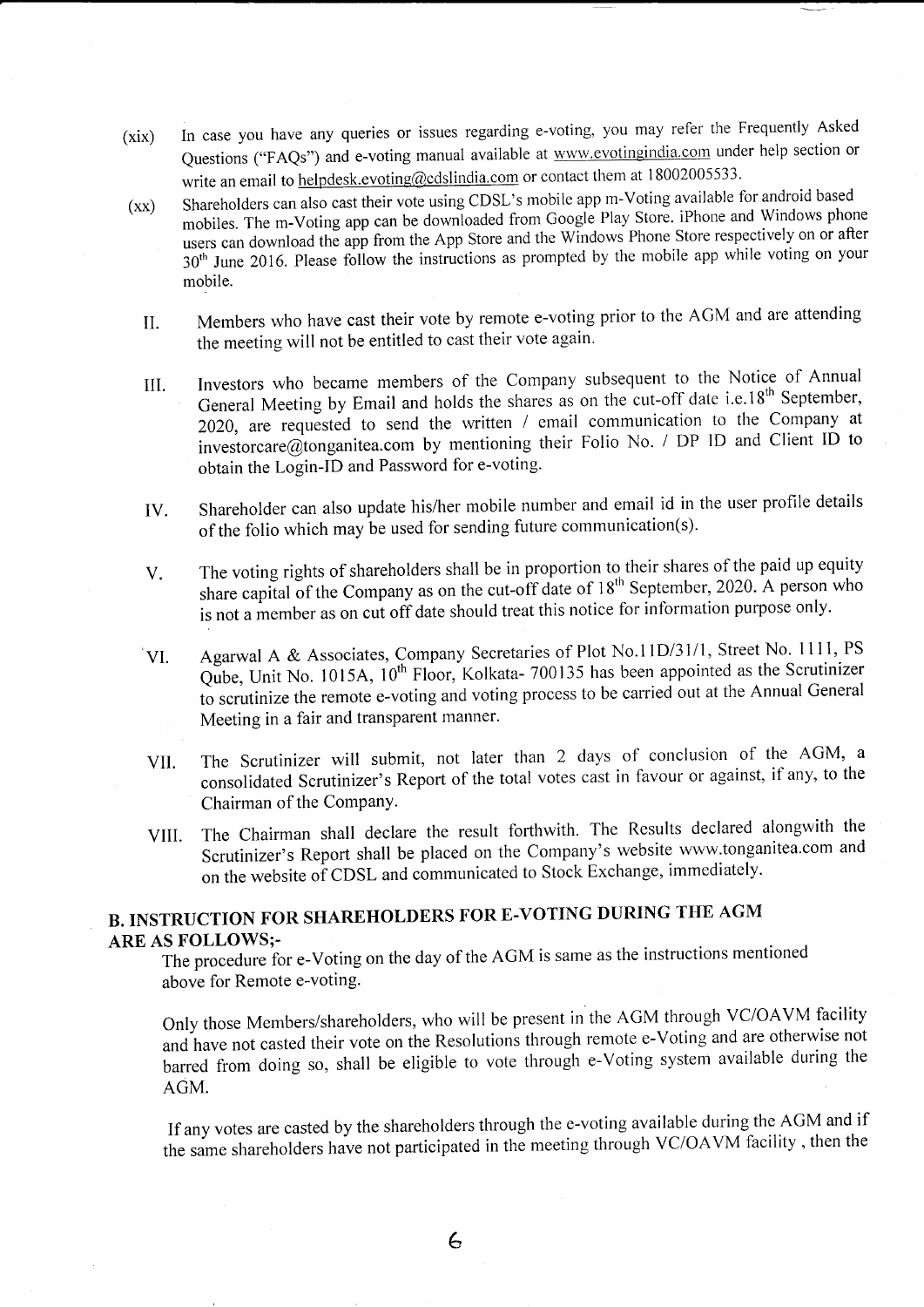votes cast by such shareholders shall be considered invalid as the facility of e-voting during the meeting is available only to the shareholders attending the meeting.

Shareholders who have voted through Remote e-voting will be eligible to attend the AGM. However, they will not be eligible to vote at the meeting.

# C. PROCEDURE FOR ATTENDING THE AGM THROUGH VC / OAVM:

- a Members will be provided with a facility to attend the AGM through VC/OAVM or view the live webcast of AGM through the CDSL e-Voting system. Shareholders may access the same at https://www.evotingindia.com under shareholders/members login by using the remote e-voting credentials. The link for VC/OAVM will be available in shareholder/ members login where the EVSN of Company will be displayed.
- Members who do not have the User ID and Password for e-voting or have forgotten the User ID and Password may retrieve the same by following the remote e-voting instructions mentioned in the Notice.
- Shareholders are encouraged to join the Meeting through Laptops / iPads for better experience. a
- Further shareholders will be required to allow Camera and use Internet with a good speed to avoid any disturbance during the meeting.
- Please note that Participants Connecting from Mobile Devices or Tablets or through Laptop connecting via Mobile Hotspot may experience Audio/Video loss due to fluctuation in their respective network. It is therefore recommended to use stable Wi-Fi or LAN Connection to mitigate any kind of aforesaid glitches. a
- For convenience of the Members and proper conduct of AGM, Members can login and join at least 30 (thirty) minutes before the time scheduled for the AGM and shall be kept open throughout the proceedings of AGM. o
- If you have any queries or issues regarding attending AGM & e-Voting from the e-Voting System, you may refer the Frequently Asked Questions ("FAQs") and e-voting manual available<br>at www.evotingindia.com. under help section or write an email to helpdesk at www.evotingindia.com, under help section or write evoting@cdslindia.com. a

Members attending the AGM through VC /OAVM shall be counted for the purpose of reckoning the quorum under Section 103 of the Act.

# D.PROCEDURE TO RAISE QUESTIONS / SEEK CLARIFICATIONS WITH RESPECT TO ANNUAL REPORT:

- . As the AGM is being conducted through VC / OAVM, for the smooth conduct of proceedings of the AGM, members are encouraged to send their queries 10 days before the date of the AGM i,e Monday, 14<sup>th</sup> September, 2020 by 5.00 p.m from their registered email ID mentioning their name, demat account number / folio number, mobile number at investorcare@tonganitea.com so as to enable the management to keep the information ready and replied accordingly.
- . Members who would like to express their views or ask questions during the AGM may register themselves as a speaker by sending email 10 days before the date of the AGM i,e Monday,  $14<sup>th</sup>$ September, 2020 from their registered email ID mentioning their name demat account number / folio number, mobile number to investorcare@tonganitea.com. Those members who have registered themselves as a speaker will only be allowed to express their views/ ask questions during the AGM.
- . The Company reserves the right to restrict the number of questions and number of speakers, as appropriate for smooth conduct of the AGM